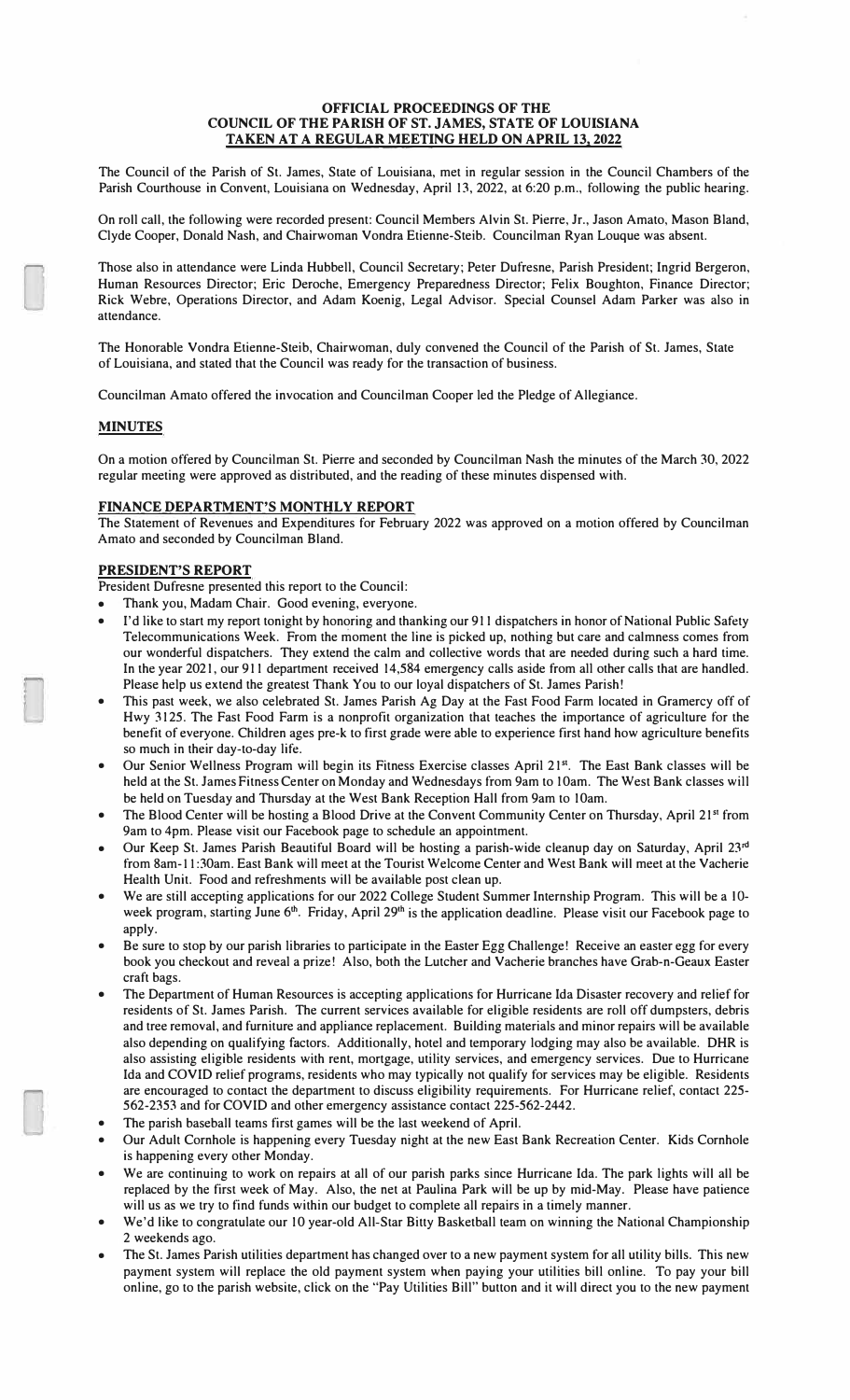system website through UtilityPlus. If anyone has any questions regarding this new system, please contact our Citizen Service Center at 225-562-2500.

- A Task order was issued to Crescent Engineering for the Magnolia Heights Interior Drainage. This was submitted to the Office of Community Development for CBG Grant. As soon as we get approval from OCD, a bid will be advertised, and a contractor will be selected. Right-a-ways and servitudes still need to be obtained as well.
- Vacherie Canal Debris Cleaning: Power barges have been received at the shop. Two others will be sent straight to the levee. This project will be done with in-house resources. Our crews will deploy Monday to begin testing and training. All debris monitoring will be done in house and will be submitted to FEMA for reimbursement through the Public Assistance Program. Estimates for this project are approximately \$400k.
- The road rehabilitation program is already out for bid. RFQ's have been received and will be evaluated early next week. An engineer will be selected to design our road rehab program and a bid packet will follow.
- St James Parish Government is applying for the RISE Grant in an attempt to gain funding for the Hwy 20 Bypass Project. This project will extend Hwy 20 from Molasion north to Hwy 3127 and will dovetail into the 3127 4lane widening project.
- St. James Parish offices will be closed this Friday, April 15<sup>th</sup> in observance of Good Friday. I hope everyone has a great and safe Easter weekend!

God Bless everyone here and God Bless St. James Parish.

# **PUBLIC COMMENT** - None

### PRESENTATIONS - None

## **APPOINTMENTS TO BOARDS AND COMMISSIONS - None**

### **OLD BUSINESS**

- Acquisition of Land for Multipurpose Building still waiting on the appraisal. A meeting is scheduled on April  $20<sup>th</sup>$  with the hospital. A preliminary drawing is available but may need to be changed due to other buildings (Vacherie Sr. Center and the ARC) that were damaged by Hurricane Ida.
- Update of drainage study for Forrestal Street to Pool Lane looking at in-house things to improve drainage.
- 3. Keep St. James Parish Beautiful Board Attendance and Parish Litter Clean-up Day reminder that clean-up day is April  $23<sup>rd</sup>$  and ask the council to let their board members know that they need to attend the next meeting because decisions need to be made prior to clean up day.
- 4. ORDINANCE 22-03, AN ORDINANCE AMENDING ORDINANCE 18-12 TO PROVIDE FOR ADDITIONAL COMMODITY PRICE INDICES FOR THE PARISH'S RATE OF SCHEDULE FOR SALES TO LARGE VOLUME INDUSTRIAL USERS OF NATURAL GAS LOCATED IN THE PARISH'S SERVICE AREA; AND OTHERWISE PROVIDING WITH RESPECT THERETO, having undergone the hearing process, was offered and moved adoption by Councilman St. Pierre and was seconded by Councilman Bland. After a unanimous roll call vote, with Louque absent, the ordinance was adopted.

### **NEW BUSINESS**

Councilman Amato informed everyone that he received a request from Mary Walker, Justice of the Peace in District 1, requesting that they be allowed to attend one of our redistricting meetings to listen in and to provide input on the possible new district lines.

RESOLUTION 22-72, A RESOLUTION OF CONDOLENCE TO THE FAMILY, FRIENDS, AND COLLEAGUES OF MR. J. HUGH MARTIN, was offered and moved for adoption by Councilman St. Pierre. Councilman Amato offered a second, and the resolution was unanimously adopted

RESOLUTION 22-73, A RESOLUTION TO APPROVE DISBURSEMENT OF PAYROLL FOR THE APRIL 15, 2022 PAYROLL, was offered and moved for adoption by Councilman St. Pierre and seconded by Councilman Nash. After a unanimous roll call vote, with Louque absent, the resolution was adopted.

RESOLUTION 22-74, A RESOLUTION TO APPROVE DISBURSEMENT OF FUNDS TO PAY PENDING CURRENT INVOICES AND PAYABLES, was offered and moved for adoption by Councilman Amato and seconded by Councilman Cooper. After a unanimous roll call vote, with Louque absent, the resolution was adopted.

RESOLUTION 22-75, RESOLUTION AUTHORIZING THE PURCHASE OF NATURAL GAS FROM THE LOUISIANA MUNICIPAL NATURAL GAS PURCHASING AND DISTRIBUTION AUTHORITY, D/B/A LOUISIANA MUNICIPAL GAS AUTHORITY ("LMGA") AND THE EXECUTION AND DELIVERY OF A GAS SALES CONTRACT WITH THE LMGA (THE "GAS SALES CONTRACT"); AUTHORIZING THE EXECUTION AND DELIVERY OF A NORTH AMERICAN ENERGY STANDARDS BOARD GAS SALES CONTRACT (THE "NAESB CONTRACT") WITH KOCH METHANOL ST. JAMES LLC ("KMSJ") FOR THE SALE OF SAID GAS; CONSENTING TO THE ASSIGNMENT OF CERTAIN OBLIGATIONS UNDER THE GAS SALES CONTRACT AND THE NAESB CONTRACT IN CONNECTION WITH THE ISSUANCE OF GAS PROJECT REVENUE BONDS BY THE BLACK BELT ENERGY GAS DISTRICT ("BLACK BELT"); APPROVING THE EXECUTION OF AN AMENDMENT TO THE EXISTING FULL REQUIREMENTS SUPPLY AND MANAGEMENT AGREEMENT BETWEEN LMGA AND THE PARISH; APPROVING THE EXECUTION OF A MANAGEMENT AGREEMENT WITH THE LMGA PERTAINING TO THE PREPAID SUPPLY; AND PROVIDING FOR OTHER MATTERS IN CONNECTION THEREWITH, was offered and moved for adoption by Councilman Nash and seconded by Councilman St. Pierre. After a unanimous roll call vote, with Louque absent, the resolution was adopted.

RESOLUTION 22-76, A RESOLUTION AUTHORIZING THE ST. JAMES PARISH PRESIDENT TO ENTER INTO CONTRACTS WITH STARSTONE, INDEPENDENT, QBE, TRAVELERS, ATLANTIC,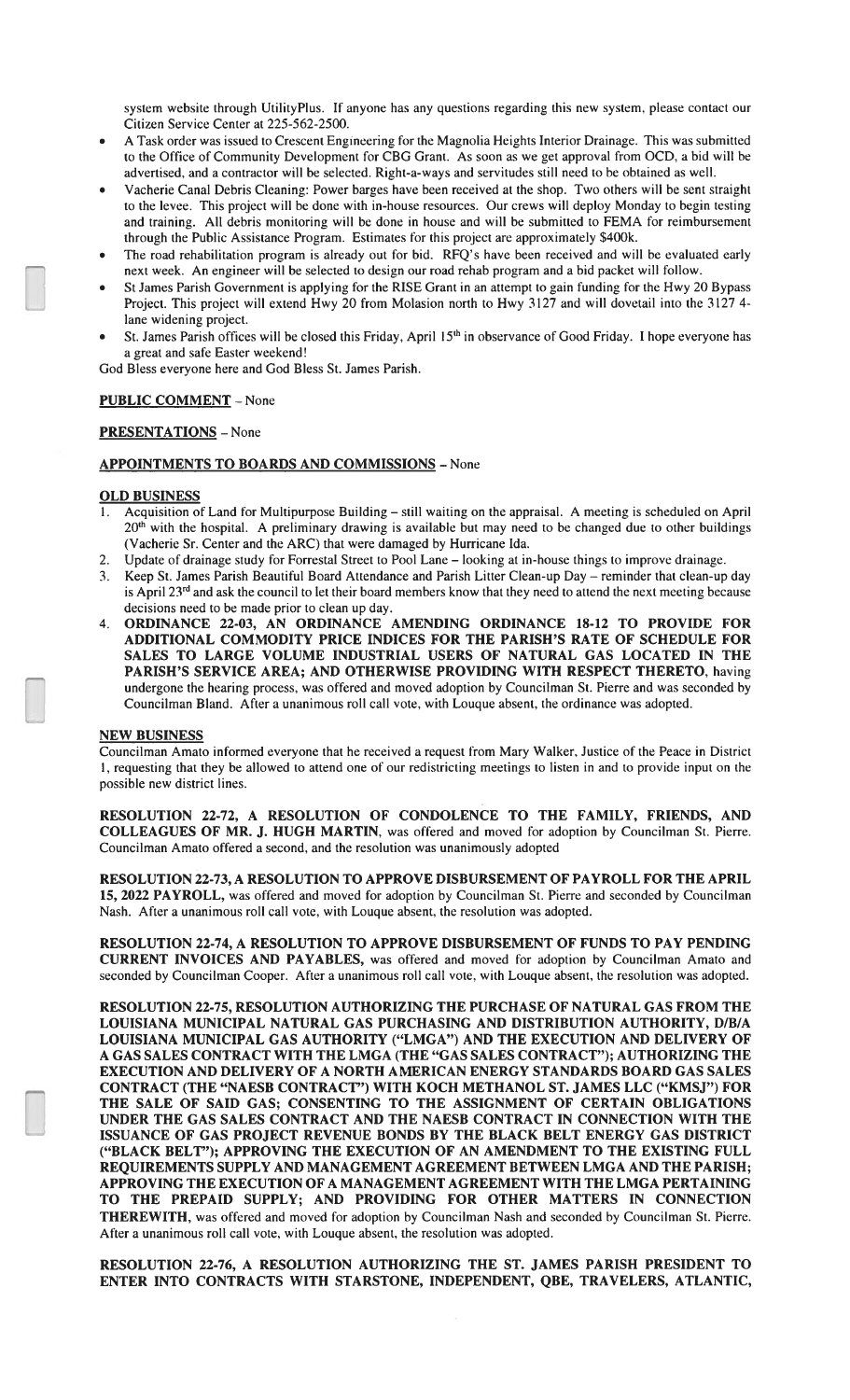PALOMAR AND LOCA FOR PROPERTY AND CASUALTY INSURANCE AND TPA FEES, was offered and moved for adoption by Councilman St. Pierre and seconded by Councilman Amato. After a unanimous roll call vote, with Louque absent, the resolution was adopted.

RESOLUTION 22-77, A RESOLUTION AUTHORIZING THE ST. JAMES PARISH PRESIDENT TO ENTER INTO A COOPERATIVE ENDEAVOR AGREEMENT WITH THE STATE OF LOUISIANA, DIVISION OF ADMINISTRATION (DOA) IN AN EFFORT TO ESTABLISH A CONTRACTUAL RELATIONSHIP FOR THE PURPOSE OF FUNDING ST. JAMES WATER'S WATER SECTION PROGRAM PROJECT AND AUTHORIZING THE PARISH PRESIDENT TO SIGN ALL CONTRACTS AND AGREEMENTS IN CONJUNCTION WITH SAID AGREEMENT, was offered and moved for adoption by Councilman Bland and seconded by Councilman Nash. After a unanimous roll call vote, with Louque absent, the resolution was adopted.

RESOLUTION 22-78, A RESOLUTION AUTHORIZING ST. JAMES PARISH PRESIDENT OR DIRECTOR OF EMERGENCY PREPAREDNESS TO ENTER INTO A SERVICE AGREEMENT WITH REV FOR TELECOMMUNICATIONS AND COMPUTER NETWORK CONNECTIONS AND TO SIGN ALL DOCUMENTS THEREWITH, was offered and moved for adoption by Councilman St. Pierre and seconded by Councilman Nash. After a unanimous roll call vote, with Louque absent, the resolution was adopted.

RESOLUTION 22-79, A RESOLUTION APPROVING A SUBDIVISION ORDINANCE VARIANCE FOR THE HENRY STARLONE TRACT OWNER ANNE ROUSSEL FOR A 20' PUBLIC UTILITY AND ACCESS SERVITUDE, PLANNING COMMISSION ITEM 22-12, was offered and moved for adoption by Councilman Bland and seconded by Councilman Amato. After a unanimous roll call vote, with Louque absent, the resolution was adopted.

RESOLUTION 22-80, A RESOLUTION AUTHORIZING ST. JAMES PARISH PRESIDENT TO SIGN AN INTERGOVERNMENTAL AGREEMENT WITH THE TOWN OF LUTCHER FOR INFORMATION TECHNOLOGY, was offered and moved for adoption by Councilman Amato and seconded by Councilman Bland. After a unanimous roll call vote, with Louque absent, the resolution was adopted.

RESOLUTION 22-81, A RESOLUTION AUTHORIZING ST. JAMES PARISH PRESIDENT TO SIGN AN INTERGOVERNMENTAL AGREEMENT WITH THE TOWN OF GRAMERCY FOR INFORMATION TECHNOLOGY, was offered and moved for adoption by Councilman St. Pierre and seconded by Councilman Nash. After a unanimous roll call vote, with Louque absent, the resolution was adopted.

RESOLUTION 22-82, A RESOLUTION AUTHORIZING THE ST. JAMES PARISH PRESIDENT TO SIGN AND EXECUTE A CONTRACT WITH LOUISIANA CONTROLS, INC. FOR PREVENTATIVE MAINTENANCE ON CONTROLS OF ST. JAMES PARISH GOVERNMENTAL BUILDINGS, was offered and moved for adoption by Councilman Amato and seconded by Councilman Cooper. After a unanimous roll call vote, with Louque absent, the resolution was adopted.

RESOLUTION 22-83, A RESOLUTION REJECTING ALL THE BIDS RECEIVED FOR THE CONVENT COURTHOUSE GENERATOR ADDITION, was offered and moved for adoption by Councilman Bland. Councilman Nash offered a second, and the resolution was unanimously adopted.

RESOLUTION 22-84, A RESOLUTION REJECTING ALL THE BIDS RECEIVED FOR THE SEWER PLANT GENERATOR ADDITION, was offered and moved for adoption by Councilman Nash. Councilman Bland offered a second, and the resolution was unanimously adopted.

RESOLUTION 22-85, A RESOLUTION AUTHORIZING ST. JAMES PARISH GOVERNMENT TO READVERTISE AND RECEIVE BIDS FOR A STANDBY DIESEL GENERATOR AT THE CONVENT COURTHOUSE, was offered and moved for adoption by Councilman Bland. Councilman Amato offered a second, and the resolution was unanimously adopted.

RESOLUTION 22-86, A RESOLUTION AUTHORIZING ST. JAMES PARISH GOVERNMENT TO READVERTISE AND RECEIVE BIDS FOR A STANDBY DIESEL GENERATOR AT THE MOLAISON SEWER PLANT, was offered and move for adoption by Councilman Amato. Councilman Bland offered a second, and the resolution was unanimously adopted.

RESOLUTION 22-87, A RESOLUTION ACCEPTING THE BID OF BUNKER GEAR SPECIALISTS FOR THERMAL IMAGERS, was offered and move for adoption by Councilman Bland. Councilman Nash offered a second, and the resolution was unanimously adopted.

RESOLUTION 22-88, A RESOLUTION ACCEPTING THE BID OF BUNKER GEAR SPECIALISTS FOR BUNKER GEAR, was offered and move for adoption by Councilman Bland. Councilman St. Pierre offered a second, and the resolution was unanimously adopted.

RESOLUTION 22-89, A RESOLUTION AUTHORIZING THE ST. JAMES PARISH PRESIDENT TO SIGN AND EXECUTE A PROFESSIONAL SERVICES CONTRACT WITH SJB GROUP, LLC, was offered and move for adoption by Councilman Bland and seconded by Councilman St. Pierre. After a unanimous roll call vote, with Louque absent, the resolution was adopted.

PROPOSED ORDINANCE 22-04, AN ORDINANCE SETTING AND DESIGNATING THE ADOPTED PROPERTY TAX MILLAGE FOR THE YEAR 2022 LEVIED ON ALL TAXABLE PROPERTY WITHIN THE PARISH OF ST. JAMES, STATE OF LOUISIANA, was introduced on a motion offered by Councilman